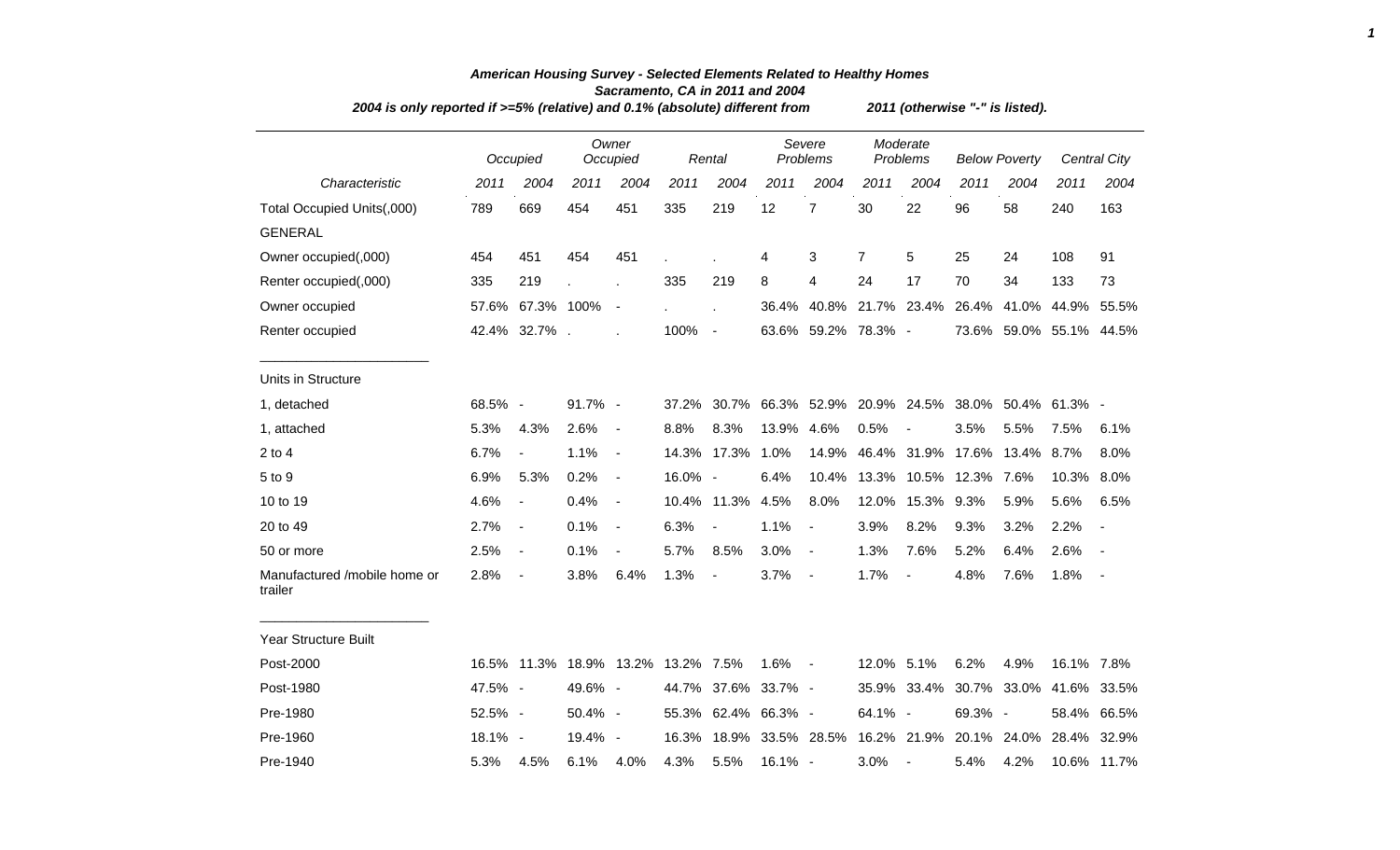|                                                                           |              | Occupied                                   |              | Owner<br>Occupied                |              | Rental                   |               | Severe<br><b>Problems</b> |                      | Moderate<br>Problems       |                           | <b>Below Poverty</b>     |              | Central City             |
|---------------------------------------------------------------------------|--------------|--------------------------------------------|--------------|----------------------------------|--------------|--------------------------|---------------|---------------------------|----------------------|----------------------------|---------------------------|--------------------------|--------------|--------------------------|
| Characteristic                                                            | 2011         | 2004                                       | 2011         | 2004                             | 2011         | 2004                     | 2011          | 2004                      | 2011                 | 2004                       | 2011                      | 2004                     | 2011         | 2004                     |
| Foundation (for 1-unit not<br>manufactured)                               |              |                                            |              |                                  |              |                          |               |                           |                      |                            |                           |                          |              |                          |
| 1-Unit not manufactured(,000)                                             | 582          | 498                                        | 428          | 413                              | 154          | 85                       | 10            | 4                         | 6                    | 6                          | 40                        | 32                       | 165          | 112                      |
| With a basement under all of<br>house                                     | 1.5%         | $\blacksquare$                             | 1.6%         | $\overline{a}$                   | 1.2%         | $\blacksquare$           | 2.6%          | $\overline{\phantom{a}}$  | $< 0.1\%$ -          |                            | 2.0%                      | $\overline{\phantom{a}}$ | 2.5%         | $\sim$                   |
| With a basement under part of<br>house                                    | 2.5%         | $\sim$                                     | 2.9%         | $\blacksquare$                   | 1.2%         | $\blacksquare$           | 2.7%          | 5.2%                      | $< 0.1\%$ 3.2%       |                            | 1.4%                      | $\overline{\phantom{a}}$ | 3.4%         | 5.3%                     |
| With a crawl space                                                        | 33.9% -      |                                            | 35.5% -      |                                  |              | 29.3% 31.2%              | 44.0%         | 32.5%                     | 48.8%                | 40.5%                      |                           | 33.1% 40.7%              |              | 38.5% 40.6%              |
| On a concrete slab                                                        | 61.4% -      |                                            | 59.0% -      |                                  | 67.8%        | 62.2%                    | 49.3%         | 53.0%                     |                      | 48.8% 56.3%                |                           | 62.8% 53.1%              | 55.4% 51.1%  |                          |
| In some other way                                                         | 0.8%         | $\sim$ $-$                                 | 0.9%         | $\blacksquare$                   | 0.5%         | $\overline{a}$           | 1.4%          | 9.3%                      | 2.5%                 | $\blacksquare$             | 0.7%                      | $\overline{\phantom{a}}$ | 0.2%         | $\overline{\phantom{a}}$ |
| <b>EXTERIOR</b><br><b>External Building Conditions (non</b><br>multiunit) |              |                                            |              |                                  |              |                          |               |                           |                      |                            |                           |                          |              |                          |
|                                                                           |              |                                            |              |                                  |              |                          |               |                           |                      |                            |                           |                          |              |                          |
| Sagging roof                                                              | 2.0%<br>4.4% | $\blacksquare$<br>$\overline{\phantom{a}}$ | 2.0%<br>4.7% | $\blacksquare$<br>$\blacksquare$ | 2.0%<br>3.5% | 5.7%                     | 20.1%<br>8.9% | 16.4%                     | $< 0.1\%$ 18.6% 6.6% |                            | 1.3%                      | 6.3%                     | 1.7%         |                          |
| Missing roofing material<br>Hole in roof                                  | 1.2%         | $\overline{\phantom{a}}$                   | 1.0%         | $\blacksquare$                   | 1.8%         | $\sim$                   | 6.2%          | 17.6%                     |                      | 35.5% 26.9%<br>32.4% 13.8% | 5.3%<br>4.7%              | 7.4%<br>5.1%             | 2.2%<br>1.5% | 5.7%<br>$\blacksquare$   |
| Missing bricks, siding, other                                             | 1.9%         | $\overline{\phantom{a}}$                   | 2.0%         | $\blacksquare$                   | 1.6%         | $\overline{\phantom{a}}$ | 3.3%          |                           | 12.8% 28.0% 6.5%     |                            | 7.6%                      | 3.6%                     | 3.1%         | $\overline{\phantom{a}}$ |
| outside wall material                                                     |              |                                            |              |                                  |              |                          |               |                           |                      |                            |                           |                          |              |                          |
| Sloping outside walls                                                     | 1.3%         | $\sim$                                     | 1.3%         | $\blacksquare$                   | 1.2%         | $\blacksquare$           | 14.2%         |                           |                      | $< 0.1\%$ 10.4% 13.8%      | 0.6%                      | $\sim$                   | 2.1%         | $\overline{\phantom{a}}$ |
| Boarded up windows                                                        | 0.8%         | $\sim$                                     | 0.6%         | $\blacksquare$                   | 1.2%         | $\overline{a}$           | 1.3%          |                           | 2.9%                 |                            | 1.7%                      | $\overline{\phantom{a}}$ | 0.3%         |                          |
| <b>Broken windows</b>                                                     | 3.1%         | $\sim$                                     | 2.7%         | $\blacksquare$                   | 4.3%         | 5.4%                     | 4.5%          | 8.2%                      | 4.4%                 | 13.4%                      | 9.6%                      | 3.7%                     | 3.6%         | $\overline{a}$           |
| Bars on windows                                                           | 2.8%         | $\sim$ $-$                                 | 2.4%         | $\blacksquare$                   | 3.8%         | 5.7%                     | 1.6%          | $\blacksquare$            | $< 0.1\%$ 3.6%       |                            | 3.2%                      | 9.1%                     | 6.3%         | 10.2%                    |
| Foundation crumbling or has open 4.1%<br>crack or hole                    |              | $\sim$                                     | 4.8%         | $\blacksquare$                   | 2.1%         | $\blacksquare$           | 2.9%          | 8.7%                      | 13.3% 6.5%           |                            | 7.3%                      | 2.0%                     | 3.9%         | $\blacksquare$           |
| None of the above                                                         | 82.9% -      |                                            | 83.3% -      |                                  |              | 81.9% 77.6%              | 66.6%         |                           |                      |                            | 57.7% 48.1% 64.0% 74.1% - |                          |              | 80.3% 74.7%              |
| None of the above(excluding<br>bars)                                      | 85.0% -      |                                            | 85.2% -      |                                  | 84.5% -      |                          | 66.6%         |                           |                      |                            | 61.9% 48.1% 64.0% 77.0% - |                          | 85.4% -      |                          |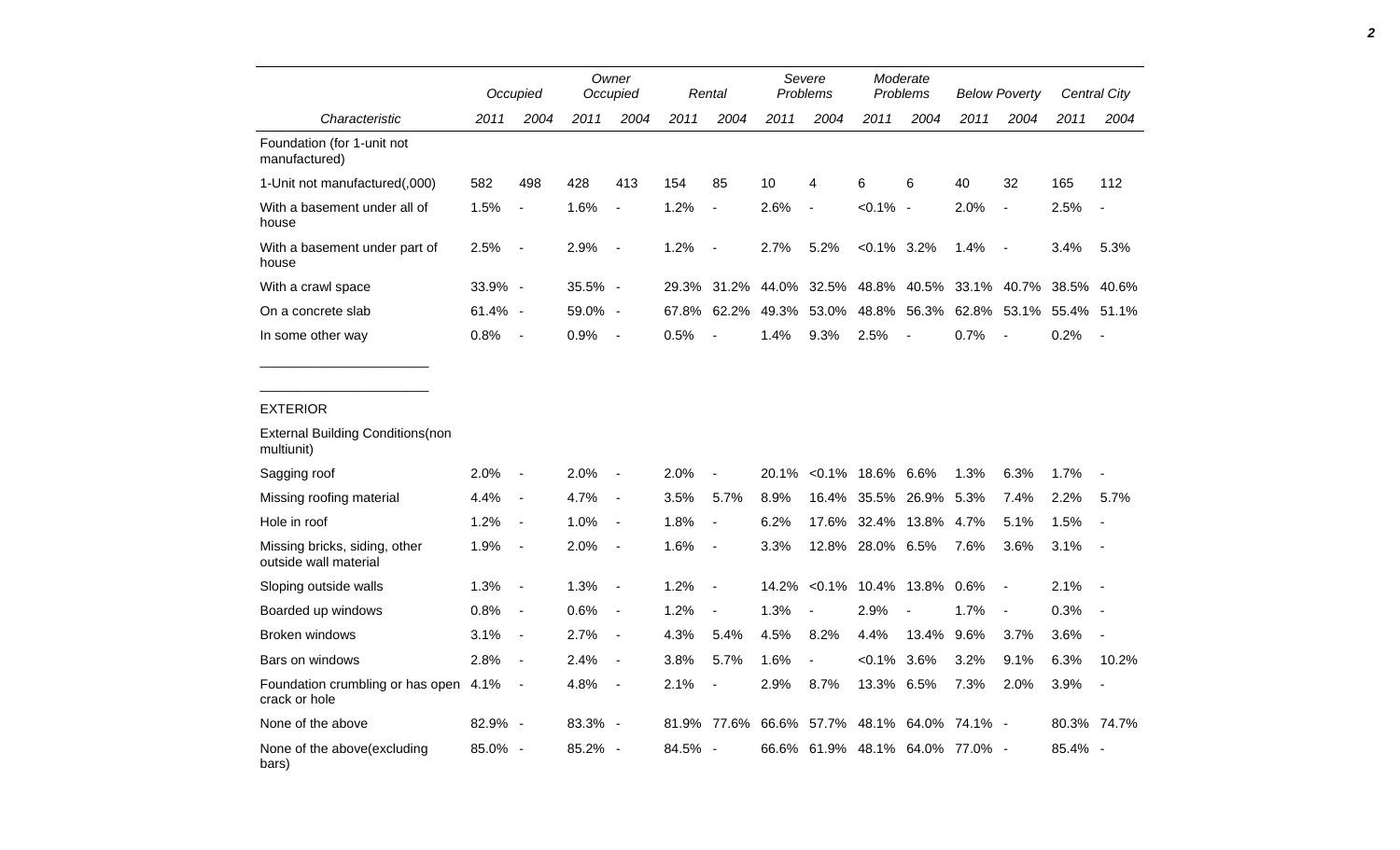|                                               |      | Occupied                 |             | Owner<br>Occupied        |       | Rental                   | Severe<br>Problems |                     | Moderate<br>Problems |                          | <b>Below Poverty</b> |                          |                | Central City             |
|-----------------------------------------------|------|--------------------------|-------------|--------------------------|-------|--------------------------|--------------------|---------------------|----------------------|--------------------------|----------------------|--------------------------|----------------|--------------------------|
| Characteristic                                | 2011 | 2004                     | 2011        | 2004                     | 2011  | 2004                     | 2011               | 2004                | 2011                 | 2004                     | 2011                 | 2004                     | 2011           | 2004                     |
| Water Leakage During Last 12<br>Months        |      |                          |             |                          |       |                          |                    |                     |                      |                          |                      |                          |                |                          |
| With leakage from outside<br>structure        | 8.3% | 6.7%                     | 6.8%        | $\blacksquare$           | 10.3% | 6.6%                     |                    | 32.4% 18.3% 19.8% - |                      |                          | 8.4%                 | 7.1%                     | 10.1% 7.1%     |                          |
| Roof                                          | 5.5% | 4.4%                     | 4.9%        | $\overline{\phantom{a}}$ | 6.2%  | 4.1%                     |                    | 18.3% 16.1%         |                      | 15.6% 12.0%              | 4.5%                 | $\sim$                   | 5.7%           | 4.8%                     |
| <b>Basement leak</b>                          | 0.1% | $\blacksquare$           | $< 0.1\%$ - |                          | 0.1%  | $\blacksquare$           | $< 0.1\%$ -        |                     | $< 0.1\%$ -          |                          | 0.4%                 | $\sim$                   | 0.1%           | $\sim$                   |
| Walls, closed windows, or doors<br>leak       | 2.0% | $\overline{\phantom{a}}$ | 1.7%        | $\blacksquare$           | 2.5%  | $\overline{\phantom{a}}$ | 2.1%               | 5.6%                | 2.5%                 | 12.1% 2.8%               |                      | $\sim$                   | 3.3%           | $\sim$                   |
| Other or Unknown exterior Leak                | 1.1% | $\blacksquare$           | 0.8%        | $\overline{\phantom{a}}$ | 1.5%  | $\blacksquare$           | 12.0% 5.9%         |                     | 2.5%                 | $\overline{\phantom{a}}$ | 0.8%                 | $\sim$                   | 1.6%           | $\sim$                   |
|                                               |      |                          |             |                          |       |                          |                    |                     |                      |                          |                      |                          |                |                          |
| <b>INTERIOR</b>                               |      |                          |             |                          |       |                          |                    |                     |                      |                          |                      |                          |                |                          |
| Damage                                        |      |                          |             |                          |       |                          |                    |                     |                      |                          |                      |                          |                |                          |
| Holes in floors                               | 0.6% | $\overline{\phantom{a}}$ | 0.6%        | $\blacksquare$           | 0.6%  |                          | $< 0.1\%$ -        |                     | 4.4%                 |                          | 0.7%                 |                          | 0.3%           |                          |
| Open cracks or holes                          | 4.1% | $\blacksquare$           | 3.4%        | $\blacksquare$           | 5.2%  | 6.2%                     | 2.7%               | 18.3%               | 16.3%                | 19.7%                    | 4.8%                 | 6.7%                     | 6.3%           |                          |
| Broken plaster or peeling paint               | 0.9% | $\blacksquare$           | 0.9%        | $\overline{\phantom{a}}$ | 1.1%  | $\blacksquare$           | 1.4%               | $\blacksquare$      | 7.6%                 | 11.1% 1.2%               |                      | $\overline{\phantom{a}}$ | 0.9%           |                          |
| Water Leakage During Last 12<br><b>Months</b> |      |                          |             |                          |       |                          |                    |                     |                      |                          |                      |                          |                |                          |
| With leakage from inside structure 7.7%       |      | $\blacksquare$           | 7.7%        | 6.3%                     | 7.7%  | 10.6%                    | 16.4%              | 18.3%               | 10.3%                | 23.5% 9.1%               |                      | 11.8% 8.5%               |                | 10.7%                    |
| Fixtures backed up or overflowed              | 3.1% | $\blacksquare$           | 3.4%        | $\overline{a}$           | 2.7%  | $\blacksquare$           | 7.1%               | 11.3%               | 4.6%                 | 10.5%                    | 2.7%                 | $\blacksquare$           | 4.7%           | $\sim$                   |
| Pipes leaked                                  | 2.7% | $\overline{\phantom{a}}$ | 2.3%        | $\blacksquare$           | 3.3%  | $\overline{\phantom{a}}$ | 5.7%               | 8.8%                | 5.3%                 | 13.2%                    | 4.6%                 | $\sim$                   | 3.3%           | $\overline{\phantom{a}}$ |
| Broken water heater                           | 0.7% | $\blacksquare$           | 0.6%        | $\blacksquare$           | 0.7%  | $\blacksquare$           | 2.4%               |                     | $< 0.1\%$            | 3.6%                     | 0.3%                 | $\sim$                   | $< 0.1\%$ 0.7% |                          |
| Other or Unknown                              | 1.8% | $\blacksquare$           | 1.6%        | $\blacksquare$           | 2.0%  |                          | 4.4%               |                     | 1.8%                 | 6.1%                     | 1.5%                 | $\overline{\phantom{a}}$ | 1.0%           | $\overline{\phantom{a}}$ |

Rodents

Signs of rats in last 3 mon. 2.6% - 3.1% - 1.9% - 4.6% 5.8% 3.3% - 1.6% - 2.8% -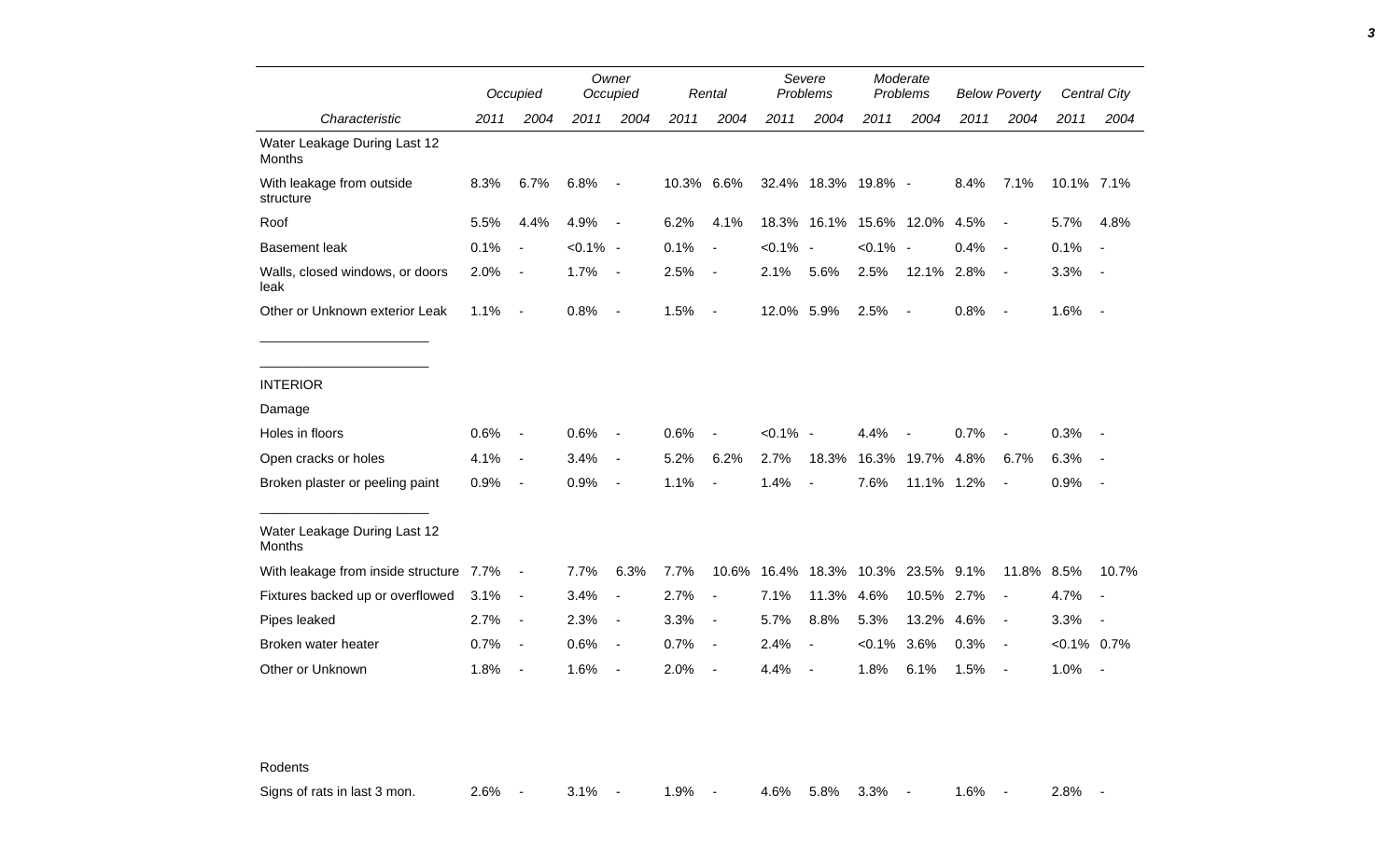|                                                           |            | Occupied                 |                        | Owner<br>Occupied        |             | Rental                   | Severe<br>Problems |                          | Moderate<br>Problems |                          | <b>Below Poverty</b> |                |             | Central City   |
|-----------------------------------------------------------|------------|--------------------------|------------------------|--------------------------|-------------|--------------------------|--------------------|--------------------------|----------------------|--------------------------|----------------------|----------------|-------------|----------------|
| Characteristic                                            | 2011       | 2004                     | 2011                   | 2004                     | 2011        | 2004                     | 2011               | 2004                     | 2011                 | 2004                     | 2011                 | 2004           | 2011        | 2004           |
| Signs of mice in last 3 mon.                              | 5.8%       | 3.3%                     | 4.7%                   | $\blacksquare$           | 7.3%        | 3.4%                     | 6.9%               | 5.9%                     | 14.4%                | 5.2%                     | 7.8%                 | 4.1%           | 9.0%        | 5.3%           |
| Signs of rodents, not sure which<br>kind in last 3 mon.   | 1.1%       | $\overline{a}$           | 1.2%                   | $\overline{\phantom{a}}$ | 0.9%        | $\overline{a}$           | 3.4%               | 5.9%                     | 0.5%                 | $\overline{\phantom{a}}$ | 0.8%                 |                | 0.4%        | $\blacksquare$ |
| Electrical                                                |            |                          |                        |                          |             |                          |                    |                          |                      |                          |                      |                |             |                |
| No electrical wiring                                      | 0.1%       | $\blacksquare$           | $< 0.1\%$ -            |                          | 0.1%        | $\overline{\phantom{a}}$ | $< 0.1\%$ -        |                          | $< 0.1\%$ -          |                          | 0.2%                 |                | $< 0.1\%$ - |                |
| Exposed wiring                                            | 1.8%       | $\blacksquare$           | 1.9%                   | $\blacksquare$           | 1.8%        | $\overline{\phantom{a}}$ | 7.0%               | 2.6%                     |                      | 11.5% < 0.1%             | 4.3%                 |                | 1.4%        | $\sim$         |
| Rooms without electric outlets                            | 0.4%       | $\overline{\phantom{a}}$ | 0.3%                   | $\overline{\phantom{a}}$ | 0.5%        | $\overline{\phantom{a}}$ | 1.2%               | $\overline{a}$           | 0.5%                 | $\overline{\phantom{a}}$ | 0.6%                 |                | 0.1%        |                |
| Fuses/breakers blown in last 3<br>mon.                    | $11.7\%$ - |                          | $11.1\%$ -             |                          | 12.6%       | 11.6%                    |                    | 37.7% 20.4%              |                      | 11.5% 20.0%              | 9.1%                 | 10.2%          |             | 13.4% 12.7%    |
| Sanitation                                                |            |                          |                        |                          |             |                          |                    |                          |                      |                          |                      |                |             |                |
| Lacking complete kitchen facilities                       | 3.2%       | $\blacksquare$           | 1.0%                   |                          | 6.0%        | 6.6%                     | 2.4%               | 8.0%                     |                      | 82.0% 73.5%              | 6.4%                 |                | 5.3%        | 2.7%           |
| Lacking some or all plumbing<br>facilities                | 0.6%       | $\blacksquare$           | 0.3%                   | $\blacksquare$           | 1.1%        | $\overline{\phantom{a}}$ |                    | 39.7% 45.2%              | $< 0.1\%$ -          |                          | 1.0%                 | $\sim$         | 1.0%        | $\sim$ $-$     |
| Water not safe to drink                                   | 11.4%      | 13.1%                    | 6.8%                   | 10.4%                    | 17.7%       | 18.8%                    | 15.5%              | 25.6%                    | 33.9%                | 22.8%                    |                      | 22.5% 17.8%    | 16.6% -     |                |
| Water stoppage in last 3 mon.                             | 3.1%       | $\overline{\phantom{a}}$ | 2.9%                   | $\blacksquare$           | 3.4%        | $\overline{\phantom{a}}$ | 4.8%               |                          | 5.9%                 | 11.7%                    | 5.7%                 | $\blacksquare$ | 0.8%        | $\sim$         |
| No flush toilets working some time<br>in last 3 mon.      | 2.3%       | $\blacksquare$           | 1.5%                   |                          | 3.5%        | $\blacksquare$           | 2.3%               | 7.5%                     | 8.9%                 | 10.7% 6.9%               |                      | 3.4%           | 2.5%        | $\sim$         |
| With sewage disposal<br>breakdowns in last 3 mon.         | 2.1%       | $\blacksquare$           | 2.5%                   | $\blacksquare$           | 1.5%        | $\blacksquare$           | 2.2%               | $\overline{\phantom{a}}$ | 7.4%                 | 3.6%                     | 3.1%                 | $\sim$         | 2.8%        | $\sim$         |
| Septic tank, cesspool, chemical<br>toilet                 | 8.1%       |                          | 11.0% 11.5% 13.9% 3.5% |                          |             | $\blacksquare$           | 8.8%               | 12.9%                    | 4.2%                 | $\blacksquare$           | 4.2%                 | 10.0% 0.8%     |             | $\sim$ $-$     |
| With septic tank or cesspool<br>breakdowns in last 3 mon. | 0.1%       |                          | 0.2%                   |                          | $< 0.1\%$ - |                          | $< 0.1\%$ -        |                          | $< 0.1\%$ -          |                          | 0.1%                 |                | $< 0.1\%$ - |                |

## HEATING/FUEL

## Main Heating Equipment

*4*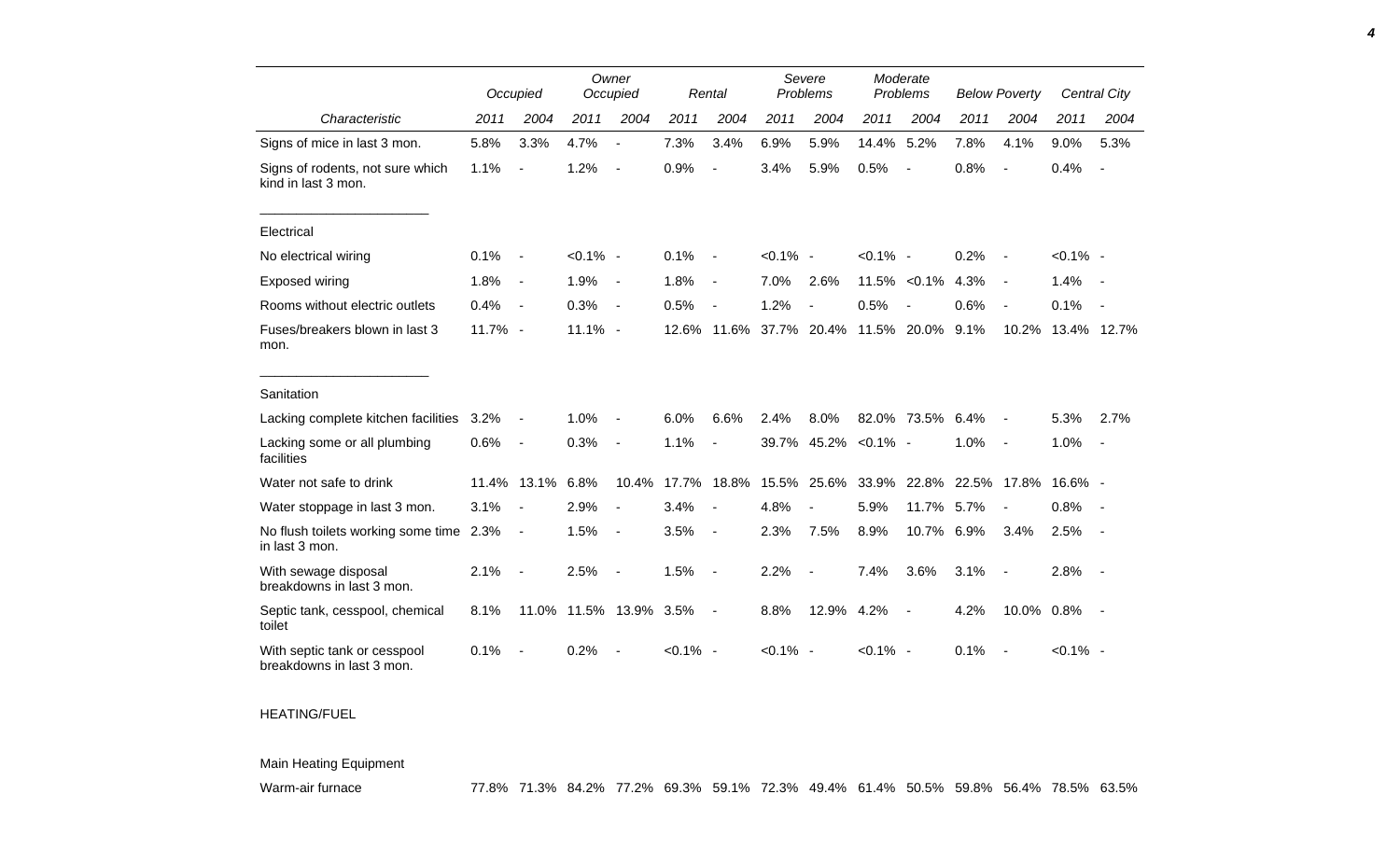|                                                         | Occupied    |                          | Owner<br>Occupied |                          | Rental      |                          | Severe<br>Problems |                                                                  | Moderate<br>Problems |                          | <b>Below Poverty</b> |                          | Central City      |                              |
|---------------------------------------------------------|-------------|--------------------------|-------------------|--------------------------|-------------|--------------------------|--------------------|------------------------------------------------------------------|----------------------|--------------------------|----------------------|--------------------------|-------------------|------------------------------|
| Characteristic                                          | 2011        | 2004                     | 2011              | 2004                     | 2011        | 2004                     | 2011               | 2004                                                             | 2011                 | 2004                     | 2011                 | 2004                     | 2011              | 2004                         |
| Steam or hot water system                               | 0.3%        | $\overline{\phantom{a}}$ | 0.2%              | $\overline{a}$           | 0.5%        | $\overline{a}$           | $< 0.1\%$ -        |                                                                  | $< 0.1\%$ -          |                          | 0.2%                 | $\frac{1}{2}$            | 0.7%              | $\overline{\phantom{a}}$     |
| Electric heat pump                                      | 7.6%        | 12.2%                    | 6.8%              | 10.8%                    | 8.8%        | 15.1%                    | 3.7%               | 23.2%                                                            | 2.9%                 | 13.7%                    | 6.4%                 | 13.8%                    | 4.6%              | 14.1%                        |
| Built-in electric units                                 | 0.8%        | $\overline{\phantom{a}}$ | 0.3%              | $\overline{\phantom{a}}$ | 1.6%        | $\overline{\phantom{a}}$ | 1.6%               | $\overline{\phantom{a}}$                                         | 4.6%                 | $\overline{\phantom{a}}$ | 1.9%                 | $\overline{\phantom{a}}$ | 0.8%              | $\overline{\phantom{a}}$     |
| Floor, wall, or other built-in hot air<br>without ducts | 9.4%        | 9.9%                     | 4.1%              | 5.2%                     |             | 16.6% 19.7%              |                    | 18.0% 11.4% 22.1% -                                              |                      |                          |                      | 26.3% 21.5%              | 13.5% 18.3%       |                              |
| Room heaters with flue                                  | 0.8%        | $\blacksquare$           | 0.5%              | $\blacksquare$           | 1.3%        | $\overline{\phantom{a}}$ | 1.1%               | $\blacksquare$                                                   | 5.7%                 | 3.3%                     | 1.8%                 | $\overline{\phantom{a}}$ | 0.9%              | $\overline{\phantom{a}}$     |
| Room heaters without flue                               | 0.1%        | $\blacksquare$           | $< 0.1\%$ -       |                          | 0.1%        | $\blacksquare$           | $< 0.1\%$ 2.6%     |                                                                  | 2.0%                 | 5.0%                     | $< 0.1\%$ 0.3%       |                          | 0.1%              | $\overline{a}$               |
| Portable electric heaters                               | 0.4%        | $\blacksquare$           | 0.3%              | $\overline{\phantom{a}}$ | 0.6%        | $\blacksquare$           | $< 0.1\%$ 5.3%     |                                                                  | 0.7%                 | $\overline{\phantom{a}}$ | 1.7%                 | $\sim$                   | 0.3%              |                              |
| <b>Stoves</b>                                           | 1.6%        | $\overline{\phantom{a}}$ | 2.4%              | $\blacksquare$           | 0.5%        | $\blacksquare$           | $< 0.1\%$ 2.6%     |                                                                  | 0.7%                 | $\sim$ $-$               | 0.2%                 | $\overline{\phantom{a}}$ | 0.6%              | $\qquad \qquad \blacksquare$ |
| Fireplace with inserts                                  | 0.4%        | $\blacksquare$           | 0.6%              | $\blacksquare$           | 0.1%        | $\blacksquare$           | 2.2%               | $\blacksquare$                                                   | $< 0.1\%$ -          |                          | $< 0.1\%$ -          |                          | $< 0.1\%$ 0.2%    |                              |
| Fireplace without inserts                               | 0.1%        | $\blacksquare$           | 0.1%              | $\blacksquare$           | 0.1%        | $\blacksquare$           | $< 0.1\%$ -        |                                                                  | $< 0.1\%$ -          |                          | $< 0.1\%$ 0.4%       |                          | $< 0.1\%$ 0.5%    |                              |
| Other                                                   | 0.4%        | $\blacksquare$           | 0.4%              | $\blacksquare$           | 0.5%        | $\sim$                   | 1.2%               | $\sim$                                                           | $< 0.1\%$ 0.6%       |                          | 1.4%                 | $\overline{\phantom{a}}$ | 0.1%              | $\overline{\phantom{a}}$     |
| No heating equipment                                    | $< 0.1\%$ - |                          | $< 0.1\%$ -       |                          | $< 0.1\%$ - |                          | $< 0.1\%$ -        |                                                                  | $< 0.1\%$ -          |                          | 0.1%                 | $\blacksquare$           | 0.1%              | $\blacksquare$               |
| Cooking stove                                           | 0.1%        | $\blacksquare$           | 0.1%              | $\blacksquare$           | $< 0.1\%$ - |                          | $< 0.1\%$ -        |                                                                  | $< 0.1\%$ -          |                          | 0.1%                 | $\blacksquare$           | $< 0.1\%$ 0.2%    |                              |
| <b>Water Heating Fuel</b>                               |             |                          |                   |                          |             |                          |                    |                                                                  |                      |                          |                      |                          |                   |                              |
| Electricity                                             |             | 21.1% 23.9%              |                   |                          |             |                          |                    | 16.4% 20.3% 27.4% 31.3% 13.1% 32.7%                              | $31.7\%$ -           |                          |                      | 22.1% 29.9% 16.8% 19.7%  |                   |                              |
| Gas, LP/bottled gas                                     | 78.5% -     |                          | 82.8% -           |                          |             | 72.6% 68.5%              |                    | 86.9% 67.3%                                                      | 67.9% -              |                          |                      | 77.9% 69.4% 82.5% -      |                   |                              |
| Fuel oil                                                | $< 0.1\%$ - |                          | $< 0.1\%$ -       |                          | $< 0.1\%$ - |                          | $< 0.1\%$ -        |                                                                  | $< 0.1\%$ -          |                          | $< 0.1\%$ -          |                          | $< 0.1\%$ -       |                              |
| Kerosene or other liquid fuel                           | $< 0.1\%$ - |                          | $< 0.1\%$ -       |                          | $< 0.1\%$ - |                          | $< 0.1\%$ -        |                                                                  | $< 0.1\%$ -          |                          | $< 0.1\%$ -          |                          | $< 0.1\%$ -       |                              |
| Other                                                   | 0.4%        | $\overline{\phantom{a}}$ | 0.7%              | $\blacksquare$           | 0.1%        | $\sim$ $-$               | $< 0.1\%$ -        |                                                                  | 0.5%                 | $\sim$ $-$               | $< 0.1\%$ 0.6%       |                          | 0.7%              | $\overline{\phantom{a}}$     |
| Clothes Dryer(,000)                                     | 658         | 556                      | 447               | 434                      | 211         | 123                      | 11                 | 5                                                                | 18                   | 11                       | 53                   | 35                       | 190               | 121                          |
| Have Clothes Dryer                                      | 83.4% -     |                          | 98.5%             | $\sim$                   | 63.1%       | 56.0%                    | 88.0%              | 72.4%                                                            | 60.6%                | 48.0%                    | 55.6%                | 60.9%                    | 79.0% 74.3%       |                              |
| Electricity                                             | 81.0% -     |                          | 78.4% -           |                          | 86.4%       | $\sim$                   | 73.4%              | 88.7%                                                            | 89.2%                | 84.1%                    | 89.8%                | 84.6%                    | 84.1% -           |                              |
| Gas, LP gas (liquid propane)                            |             |                          |                   |                          |             |                          |                    | 19.0% 20.4% 21.5% 22.6% 13.6% 12.5% 26.6% 11.3% 10.8% 15.9% 9.7% |                      |                          |                      |                          | 15.4% 15.7% 13.2% |                              |

\_\_\_\_\_\_\_\_\_\_\_\_\_\_\_\_\_\_\_\_\_\_\_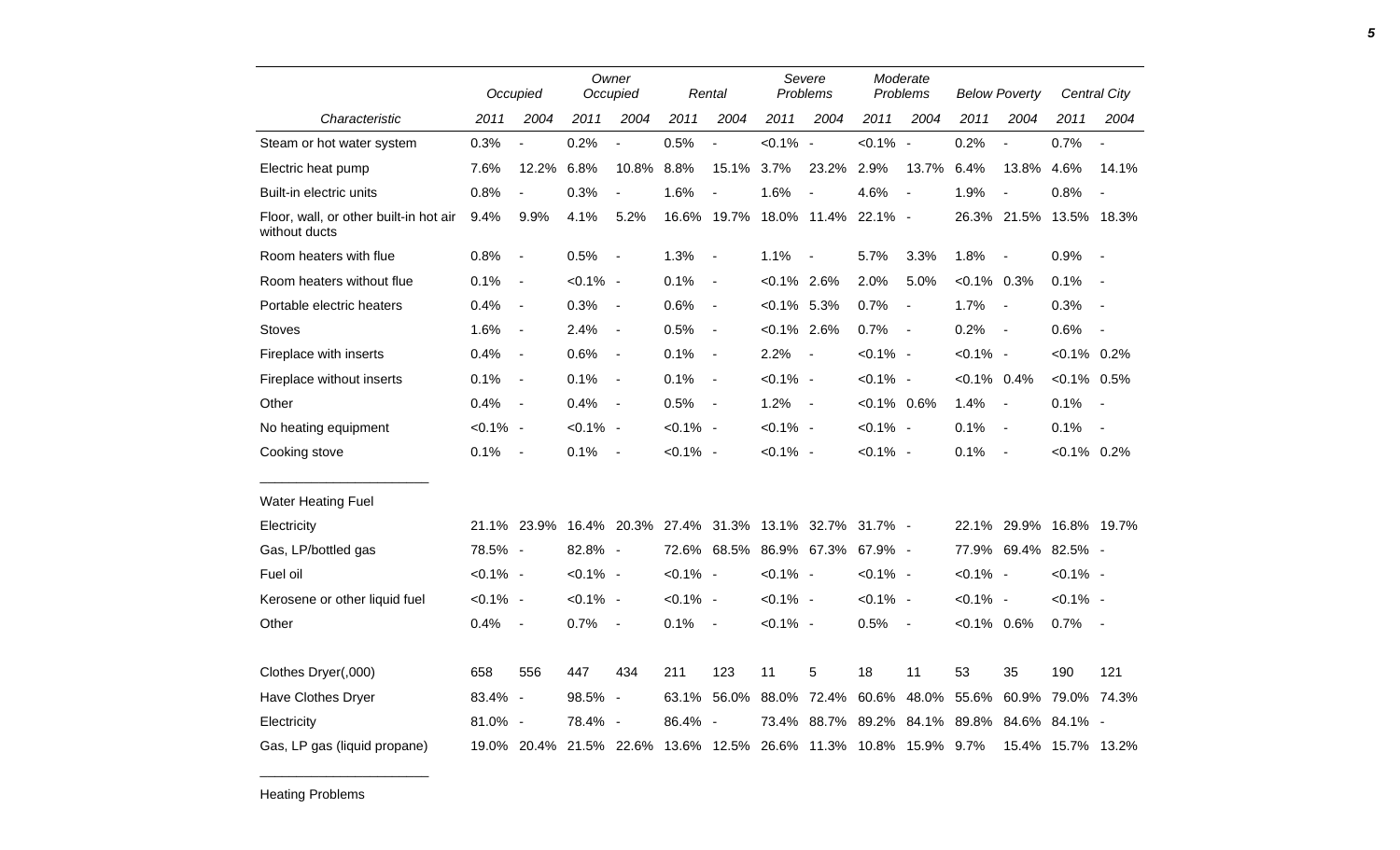|                                                        |             | Occupied                 |                | Owner<br>Occupied        |               | Rental                   |                | Severe<br>Problems |                | Moderate<br>Problems     |                | <b>Below Poverty</b> |                | Central City             |
|--------------------------------------------------------|-------------|--------------------------|----------------|--------------------------|---------------|--------------------------|----------------|--------------------|----------------|--------------------------|----------------|----------------------|----------------|--------------------------|
| Characteristic                                         | 2011        | 2004                     | 2011           | 2004                     | 2011          | 2004                     | 2011           | 2004               | 2011           | 2004                     | 2011           | 2004                 | 2011           | 2004                     |
| Uncomfortably cold for 24 hours<br>or more last winter | 9.2%        | 8.2%                     | 7.6%           | 7.0%                     | 12.1%         |                          | 11.2% 77.8% -  |                    | 17.6%          | 15.0%                    |                | 12.2% 11.4% 9.8%     |                | $\blacksquare$           |
| Heating equipment breakdowns                           | 2.1%        | $\blacksquare$           | 1.7%           | $\blacksquare$           | 2.7%          | $\blacksquare$           |                | 60.4% 64.8% 0.8%   |                | $\blacksquare$           | 4.6%           | $\blacksquare$       | 2.8%           | $\sim$                   |
| Other causes                                           | 6.0%        | 5.1%                     | 5.7%           | 4.9%                     | 6.5%          | 5.5%                     | 6.7%           | 12.7%              | 13.1%          | 8.6%                     | 5.0%           | 6.1%                 | 5.5%           | $\sim$                   |
| Utility interruption                                   | 1.3%        | $\blacksquare$           | 1.4%           | $\blacksquare$           | 1.2%          | $\sim$                   | 1.7%           | $\blacksquare$     | 1.5%           | $\overline{\phantom{a}}$ | 0.7%           | $\blacksquare$       | 0.7%           | $\sim$                   |
| Inadequate heating capacity                            | 1.3%        | $\blacksquare$           | 0.7%           | $\sim$                   | 2.1%          | $\sim$                   | $< 0.1\%$ 2.9% |                    | 5.4%           | 3.5%                     | 2.2%           | $\blacksquare$       | 2.2%           | $\blacksquare$           |
| Inadequate insulation                                  | 0.9%        | $\blacksquare$           | 1.1%           | $\sim$                   | 0.6%          | $\sim$                   | $< 0.1\%$ 2.9% |                    | 1.0%           | $\blacksquare$           | 0.5%           | $\sim$               | 0.9%           | $\overline{\phantom{a}}$ |
| Cost of heating                                        | 1.6%        | $\blacksquare$           | 1.7%           | $\overline{\phantom{a}}$ | 1.4%          | $\overline{\phantom{a}}$ | 2.7%           | $\blacksquare$     | 1.4%           | $\overline{\phantom{a}}$ | 0.7%           | $\blacksquare$       | 0.7%           | $\sim$                   |
| Other                                                  | 1.4%        | $\blacksquare$           | 1.3%           | $\sim$                   | 1.6%          | $\blacksquare$           | 2.3%           | 8.0%               | 5.5%           | 2.7%                     | 1.5%           | $\sim$               | 1.6%           | $\overline{\phantom{a}}$ |
| SELECTED PHYSICAL<br><b>PROBLEMS</b>                   |             |                          |                |                          |               |                          |                |                    |                |                          |                |                      |                |                          |
| Severe Physical Problems(,000)                         | 12          | $\overline{7}$           | 4              | 3                        | 8             | $\overline{4}$           | 12             | $\overline{7}$     |                |                          | $\overline{c}$ | $\mathbf{1}$         | 6              | $\overline{2}$           |
| Severe physical problems                               | 1.5%        | $\blacksquare$           | 1.0%           | $\blacksquare$           | 2.3%          | $\blacksquare$           | 100%           | $\sim$             |                |                          | 1.9%           | $\blacksquare$       | 2.5%           | $\blacksquare$           |
| Plumbing                                               | 0.6%        | $\blacksquare$           | 0.3%           | $\blacksquare$           | 1.1%          | $\sim$                   |                | 39.7% 45.2%.       |                |                          | 1.0%           | $\blacksquare$       | 1.0%           | $\overline{\phantom{a}}$ |
| Heating                                                | 0.9%        | $\overline{\phantom{a}}$ | 0.7%           | $\sim$                   | 1.2%          | $\sim$                   |                | 59.1% 62.5%.       |                |                          | 0.9%           | $\sim$               | 1.5%           | $\sim$                   |
| Electric                                               | $< 0.1\%$ - |                          | $< 0.1\%$ -    |                          | $< 0.1\%$ -   |                          | 1.2%           |                    |                |                          | $< 0.1\%$ -    |                      | 0.1%           | $\sim$                   |
| Hallways                                               | $< 0.1\%$ - |                          | $< 0.1\%$ -    |                          | $< 0.1\%$ -   |                          | $< 0.1\%$ -    |                    |                | ÷.                       | $< 0.1\%$ -    |                      | $< 0.1\%$ -    |                          |
| Upkeep                                                 | $< 0.1\%$ - |                          | $< 0.1\%$ -    |                          | $< 0.1\%$ -   |                          | $< 0.1\%$ -    |                    | $\mathbf{r}$   | ä,                       | $< 0.1\%$ -    |                      | $< 0.1\%$ -    |                          |
| Moderate Physical<br>Problems(,000)                    | 30          | 22                       | $\overline{7}$ | 5                        | 24            | 17                       |                | ÷.                 | 30             | 22                       | $\overline{7}$ | 5                    | 15             | 7                        |
| Moderate physical problems                             | 3.8%        | $\blacksquare$           | 1.4%           | $\overline{\phantom{a}}$ | 7.0%          | 7.8%                     |                |                    | 100%           | $\blacksquare$           | 7.3%           | 8.1%                 | 6.1%           | 4.1%                     |
| Plumbing                                               | 0.2%        | $\blacksquare$           | $< 0.1\%$ 0.3% |                          | 0.6%          | $\overline{\phantom{a}}$ |                |                    | 6.4%           | 6.0%                     | 0.1%           | $\blacksquare$       | 0.6%           | $\blacksquare$           |
| Heating                                                | 0.1%        | $\sim$                   | $< 0.1\%$ -    |                          | 0.1%          | $\blacksquare$           |                |                    | 2.0%           | 5.0%                     | $< 0.1\%$ 0.3% |                      | 0.1%           | $\overline{\phantom{a}}$ |
| Upkeep                                                 | 3.1%        | $\sim$                   | $1.0\% -$      |                          | 5.9%          | 6.4%                     | $\overline{a}$ |                    | 82.0%          | 73.5% 6.3%               |                | 5.7%                 | 5.3%           | 2.6%                     |
| Hallways                                               | $< 0.1\%$ - |                          | $< 0.1\%$ -    |                          | $<0.1\%$ 0.3% |                          |                |                    | $< 0.1\%$ 2.5% |                          | $< 0.1\%$ -    |                      | $< 0.1\%$ 0.2% |                          |
| Kitchen                                                | 0.4%        | $\sim$                   | 0.4%           | $\sim$                   | 0.5%          | $\overline{\phantom{a}}$ |                |                    |                | 10.8% 14.5% 1.1%         |                | $\sim$               | 0.2%           | $\overline{\phantom{a}}$ |